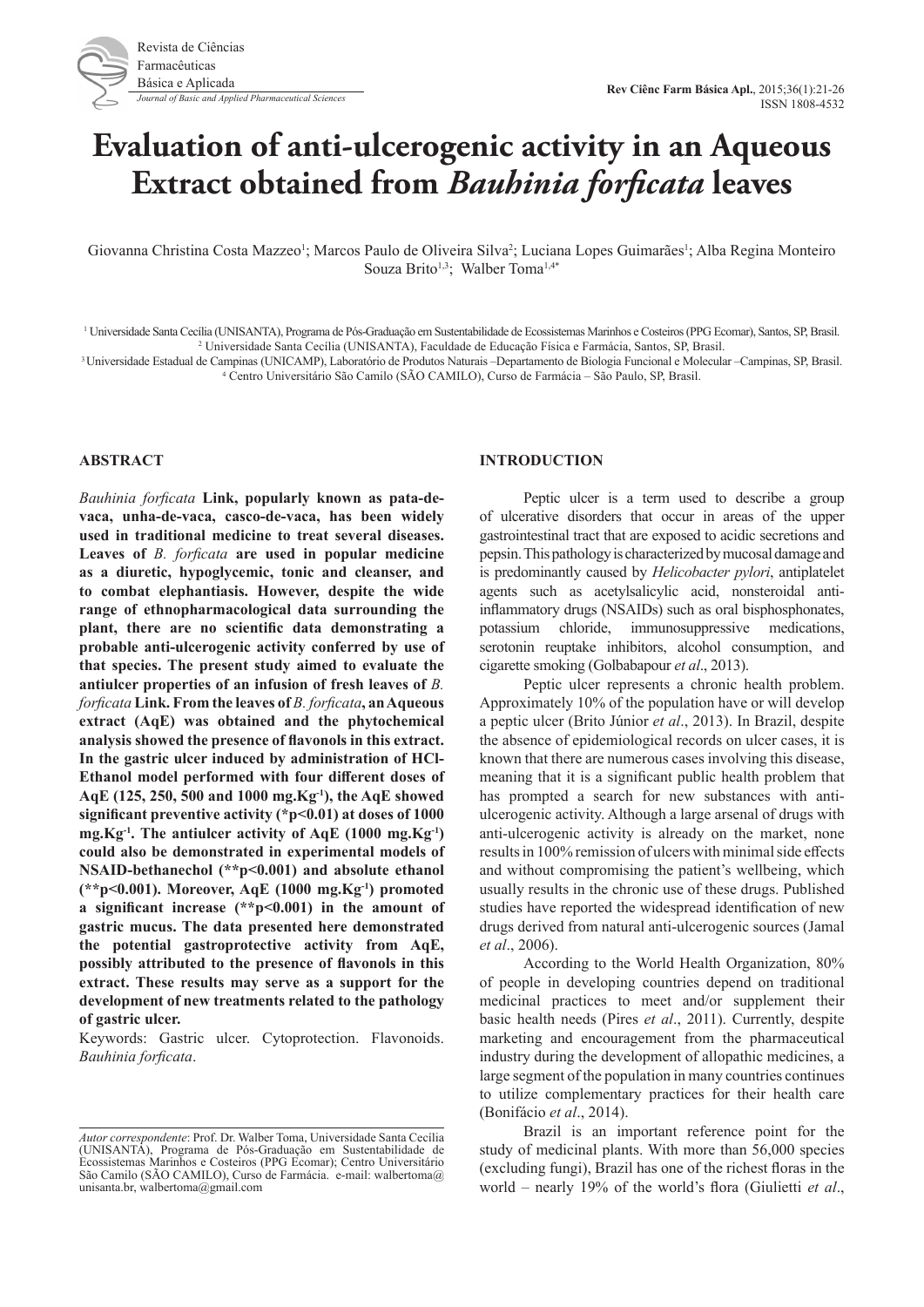2005). Among this wide range of plant species, particularly relevant in the present context is *Bauhinia forficata* Link (Caesalpinioideae). This species corresponds to one of about 300 species of Bauhinia, and is also popularly known as Unha-de-Vaca, Pata-de-Vaca and Casco-de-Vaca. It is an ornamental tree because its showy white flowers are widely used in landscaping and urban forestry. Native to the Atlantic forest, this species is found from Rio de Janeiro to Rio Grande do Sul; therefore, its presence is very common on the coast of Santos city (Lorenzi, 2002).

*B. forficata* Link is a species that has been used in folk medicine in Africa, Asia and America for the treatment of various diseases (Pizzolatti, 2003). Moreover, an infusion of the leaves of *B. forficata* is used in popular medicine as a diuretic, hypoglycemic, tonic and cleanser, and to combat elephantiasis (Martins *et al*., 1988). However, despite the wide range of ethnopharmacological data surrounding the plant, our literature review in databases of biomedical scientific information such as PubMed and Google Scholar showed that there are no data regarding a probable antiulcerogenic activity conferred by use of *B. forficata*.

Considering the need to search for new resources for the treatment of gastric ulcers and the exponential growth in scientific research about medicinal plants, the present study aimed to evaluate the antiulcer properties of an infusion of fresh leaves of *B. forficata* Link.

# **MATERIALS AND METHODS**

## *Plant Specimen and Extraction*

*B. forficata* Link leaves were obtained from Peruíbe, São Paulo, Brazil (-24,267948, -46,959276 (latitude/ longitude)) in March 2007 and were identified by Botanical Ms Paulo Salles Penteado; a voucher specimen with number 4651 was deposited in the herbarium of the Universidade Santa Cecília (HUSC). The fresh leaves were submitted to an infusion extraction according to Pepato *et al*. (2002). In this process, the infusion with the leaves of this species was performed at a ratio of 150 g of fresh leaves/liter of water. Subsequently, the extracts were filtered and concentrated under vacuum to obtain an Aqueous Extract (AqE) from *B. forficata* leaves.

#### *Phytochemical Analysis*

Tests for the presence of flavonoids in the AqE were carried out according to previously reported methods (Shinoda test, alkaline reagent test, ferric chloride test and oxalo-boric acid reaction) (Costa, 1982; Harborne, 1973; Harborne, 1998; Zuanazzi & Montanha, 2010).

## *Animals*

Male Wistar rats (150–250 g) and male Swiss mice (25–35 g), both obtained from the breeding facility of the Santa Cecília University (UNISANTA), were used. The animals were fed a certified Nuvilab® (Nuvital) diet with free access to tap water under standard conditions of 12 h dark–12 h light, humidity (60  $\pm$  1.0%) and temperature  $(21 \pm 1^{\circ}$ C). Moreover, the animals were kept in cages with raised floors of wide mesh to prevent coprophagy. The protocols were approved by the Santa Cecília University Institutional Animal Care and Use Committee (CEUA – UNISANTA) under protocol number 53/07.

### *HCl/Ethanol-Induced Ulcer*

The anti-ulcerogenic activity of the AqE from *B. forficata* leaves was assessed in mice using this model as described by Mizui and Doteuchi (1983). Mice were divided into 3 groups which were fasted for 24 h prior to oral dosing with the vehicle, 0.9% Saline (10 ml.kg-1), Lansoprazole  $(30 \text{ mg} \cdot \text{kg}^{-1})$ , or AqE  $(125, 250, 500 \text{ and } 1000$  $mg.Kg^{-1}$ ). Fifty minutes after the treatments, all animals received 0.2 ml orally of a 0.3 M HCl/60% EtOH solution. Animals were killed 1 h after the administration of HCl/ EtOH solution; the stomachs were excised, inflated by an injection of saline (2 ml) and opened along the greater curvature. Then the stomachs were fixed in 5% formalin for 30 min and the ulcerative lesion index (ULI) was calculated by the methodology of Szelenyi and Thiemer (Szelenyi and Thiemer, 1978).

# *NSAID-Induced Gastric Ulcers in Cholinomimetic-Treated Mice*

The experiment was performed according to the method of Rainsford, 1978. In this model, gastric ulcer was induced using indomethacin (30 mg.kg<sup>-1</sup>, s.c.) and bethanechol  $(5 \text{ mg} \cdot \text{kg}^{-1}, i.p.)$  administered to mice after a 24 h fast. AqE (1000 mg.kg<sup>-1</sup>), Lansoprazole (30 mg.kg<sup>-1</sup>) or 0.9% Saline (10 mL.Kg-1) were administered orally 30 min before the induction of a gastric ulcer. The animals were killed by cervical dislocation 4 h after treatment with the ulcerogenic agents; the stomachs were removed and inflated with 4% formalin in buffered saline, and the gastric damage was determined by the methodology of Szelenyi and Thiemer (1978).

#### *Ethanol-induced gastric ulcer*

Rats were subjected to an ethanol-induced ulcer assay (Morimoto *et al*., 1991). The rats were fasted for 24 h (free access to water) before the experiment. The animals were then randomly divided and received either oral AqE  $(1000 \text{ mg.Kg}^{-1})$ , Lansoprazole  $(30 \text{ mg.Kg}^{-1})$  or  $0.9\%$  Saline  $(10 \text{ mL.Kg}^{-1})$ . After 30 minutes, all animals received 1 mL of absolute ethanol orally. One hour later, the animals were killed by cervical dislocation and their stomachs were removed to determine their ulcer index (Szelenyi & Thiemer, 1978).

#### *Determination of Mucous in Gastric Contents*

This assay was performed according to the methodology described previously by Curtis *et al*. (1995), with some modifications. Mice were fasted for 24 h under anesthesia, with the abdomen incised and the pylorus ligated. Either AqE  $(1000 \text{ mg} \cdot \text{kg}^{-1})$ , Carbenoxolone  $(200 \text{ mg} \cdot \text{kg}^{-1})$  $mg.Kg^{-1}$ ) or vehicle  $(10 mL.Kg^{-1})$  were administered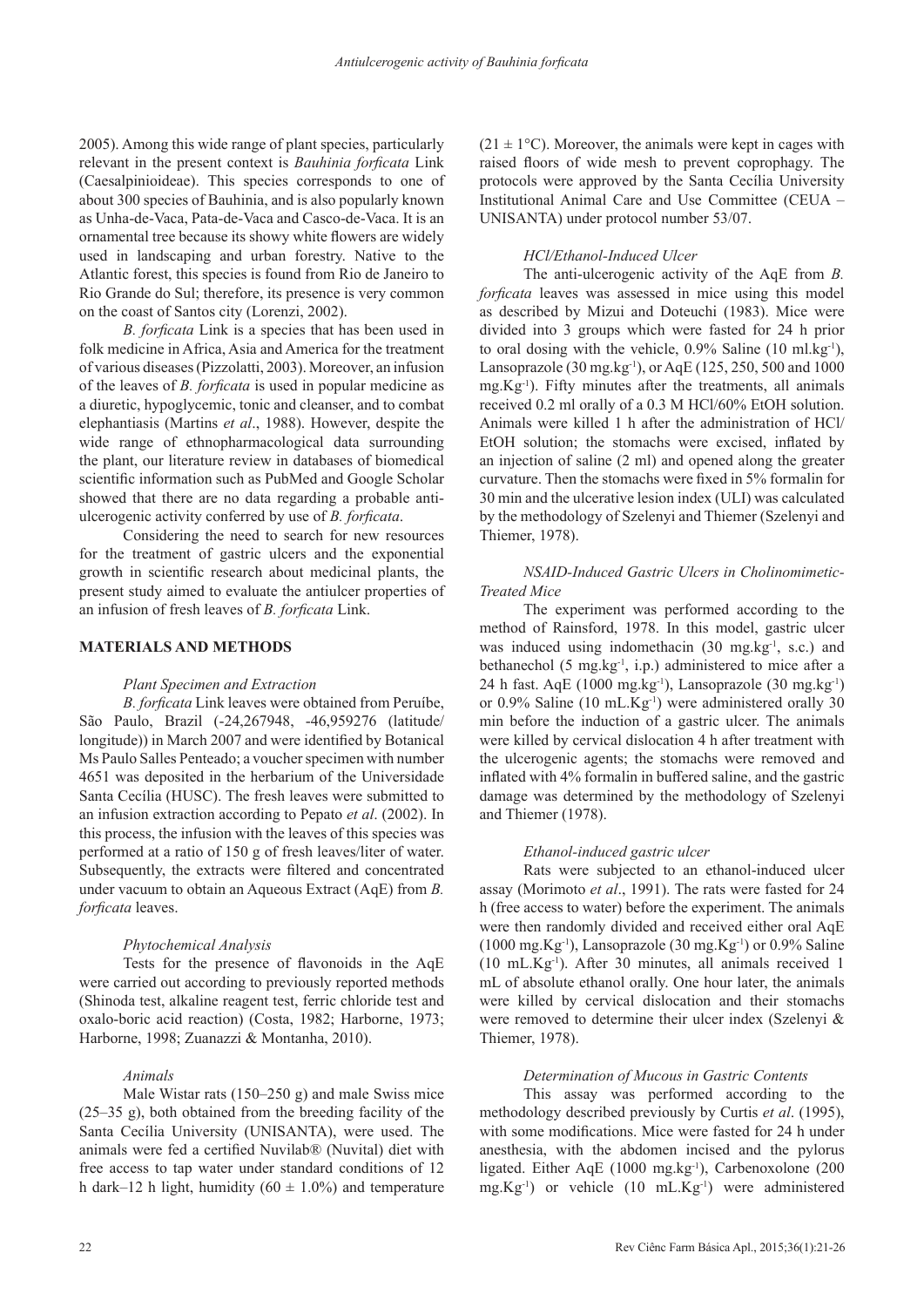intraduodenally after the pylorus ligature. The animals were killed by cervical dislocation 4 h after the drug treatments. The stomach contents were immersed in 10 mL of 0.02% Alcian Blue in 0.16 M sucrose/0.05 M sodium acetate, pH 5.8 and incubated for 24 h at 20°C. The Alcian Blue binding extract was centrifuged at 3000 rpm for 10 min. The absorbance of the supernatant was measured at 615 nm using a light spectrophotometer U/2000 (Hitachi, Japan). The free mucous in the gastric contents was calculated from the amount of Alcian Blue Binding (mg/wet tissue (g)).

#### *Statistical Analysis*

Results were expressed as the mean± (S.E.M.) and statistical significance was determined by one-way analysis of variance (ANOVA) followed by Dunnett's post hoc test, with the minimum level of significance set at  $p<0.05$ .

## **RESULTS**

Some studies have shown that *B. forficata* extract presented flavonoid compounds such as Kaempferol (a flavonol compound). The phytochemical *screening* of this study showed that AqE from *B. forficata* leaves presented flavonols in four different analyses (Table 1).

We can observe that the AqE from *B. forficata* leaves at doses of 1000 mg.Kg-1 by the oral route prevented the gastric lesions induced by the administration of HCl Ethanol (\* $p<0.01$ ), absolute ethanol (\*\* $p<0.001$ ) and NSAIDS-Bethanecol (\*\*p<0.001) (Table 2).

Still searching for a possible gastroprotective mechanism for the AqE from *B. forficata* leaves, we investigated the effects of this extract (1000 mg.Kg-1) on experimental protocols of mucus production. Pretreatment with AqE and Carbenoxolone  $(200 \text{ mg} \cdot \text{kg}^{-1})$  significantly (\*\*p<0.001) increased the amount of adherent mucus in the gastric mucosa when compared to the control group (Figure 1).



Figure 1 - Effects of a vehicle, AqE, from *B. forficata* leaves and Carbenoxolone on adherent gastric mucus after pylorus-ligature in rats. ANOVA with Dunnett's test. \*\*p<0.001 compared to the 0.9% Saline Control Group

# **DISCUSSION**

Flavonoids are some of the most common phenolics, widely distributed in plant tissues and often responsible, together with carotenoids and chlorophylls, for their blue, purple, yellow, orange and red colors. The flavonoid family

Table 1 - Phytochemical *screening* of Aqueous Extract (AqE) from *B. forficata* leaves

| <b>Phytochemical Analysis</b> | <b>Flavonoid</b><br><b>Classification</b> | Presence $(+)$ |  |
|-------------------------------|-------------------------------------------|----------------|--|
| Shinoda                       | Flavonols                                 | $^{(+)}$       |  |
| Oxalo-Boric                   | <b>Flavonols</b>                          | $^{(+)}$       |  |
| FeC <sub>13</sub>             | Flavonols                                 | $^{(+)}$       |  |
| Alkaline Reagent Test         | Flavonols                                 | $^{(+)}$       |  |

Table 2 - Effects of an aqueous extract (AqE) obtained from B. forficate Link leaves in different models of acute gastric lesion induced in rats or mice.

| Gastric<br><b>Ulcer</b><br><b>Models</b> | <b>Treatment</b><br>(p.o.) | n  | Dose              | ULI<br>(mm)       | <b>Inhibition</b><br>$(\%)$ |
|------------------------------------------|----------------------------|----|-------------------|-------------------|-----------------------------|
| HCl-Ethanol<br>in mice                   | $0.9\%$ Saline             | 07 | $10$ mL. $Kg-1$   | $36.9 \pm 11.0$   |                             |
|                                          | Lansoprazole               | 08 | $30$ mg. $Kg-1$   | $12.7 \pm 1.7**$  | 65.6%                       |
|                                          | AqE                        | 07 | $125$ mg.Kg-1     | $36.9 \pm 3.8$    |                             |
|                                          | AqE                        | 07 | $250$ mg. $Kg-1$  | $30.0 \pm 3.5$    | ---                         |
|                                          | AqE                        | 07 | 500mg.Kg-1        | $29.7 \pm 3.0$    |                             |
|                                          | AqE                        | 07 | $1000$ mg.Kg-1    | $25.0 \pm 3.3*$   | 32.2%                       |
| Ethanol<br>in Rats                       | $0.9\%$ Saline             | 07 | $10$ mL. $Kg-1$   | $94.6 \pm 8.0$    | ---                         |
|                                          | Lansoprazole               | 07 | $30$ mg.Kg-1      | $59.4 \pm 7.4$ ** | 37.2%                       |
|                                          | AqE                        | 07 | $1000$ mg.Kg-1    | $75.7 \pm 6.1***$ | 20%                         |
| <b>NSAIDS</b><br>Bethanecol<br>in mice   | $0.9\%$ Saline             | 08 | $10$ mL. $Kg-1$   | $22.0 \pm 2.1$    | ---                         |
|                                          | Lansoprazole               | 10 | $30$ mg. $Kg-1$   | $11.0 \pm 1.4**$  | 50%                         |
|                                          | AqE                        | 08 | $1000$ mg. $Kg-1$ | $16.0 \pm 1.9$ ** | 27.3%                       |

Data are presented as mean  $\pm$  S.D (n=7–10). ANOVA followed by Dunnett's test with  $*_{p}$  < 0.01; \*\* p < 0.001

includes flavones, flavonols, iso-flavonols, anthocyanins, anthocyanidins, proanthocyanidins and catechins (Ferreira & Pinho, 2012; Rong, 2010).

These phenolic compounds (Flavonoids) belong to the recently popularized phytochemicals, chemicals derived from plant material with potentially beneficial effects on human health. The therapeutic effects of many traditional medicines may be related in many cases to the presence of these polyphenols (Manach *et al*., 1997). For example, a wide variety of pharmacological activities have been reported for these substances, including antiviral (Critchfield *et al*., 1996), anti-allergic (Cheong *et al*., 1998), antiplatelet (Carotenuto *et al*., 1997), antiestrogenic, anti-carcinogenic, anti-inflammatory, antiproliferative, antiangiogenic, and antioxidant properties, and their ingestion typically produces no or very little toxicity (Havsteen, 2002). Flavonoids are also reported to act in the gastrointestinal tract, having antispasmodic, anti-secretory, antidiarrheal and anti-ulcerative properties (Mota *et al*., 2009). In our phytochemical *screening*, we found that AqE from *B. forficata* leaves presented flavonols in four different analyses (Table 1).

Experimental animals play an important role in the search for new drugs with protective properties. Considering that the etiology of ulcer is multifactorial, lesions in the gastric mucosa can be induced in different experimental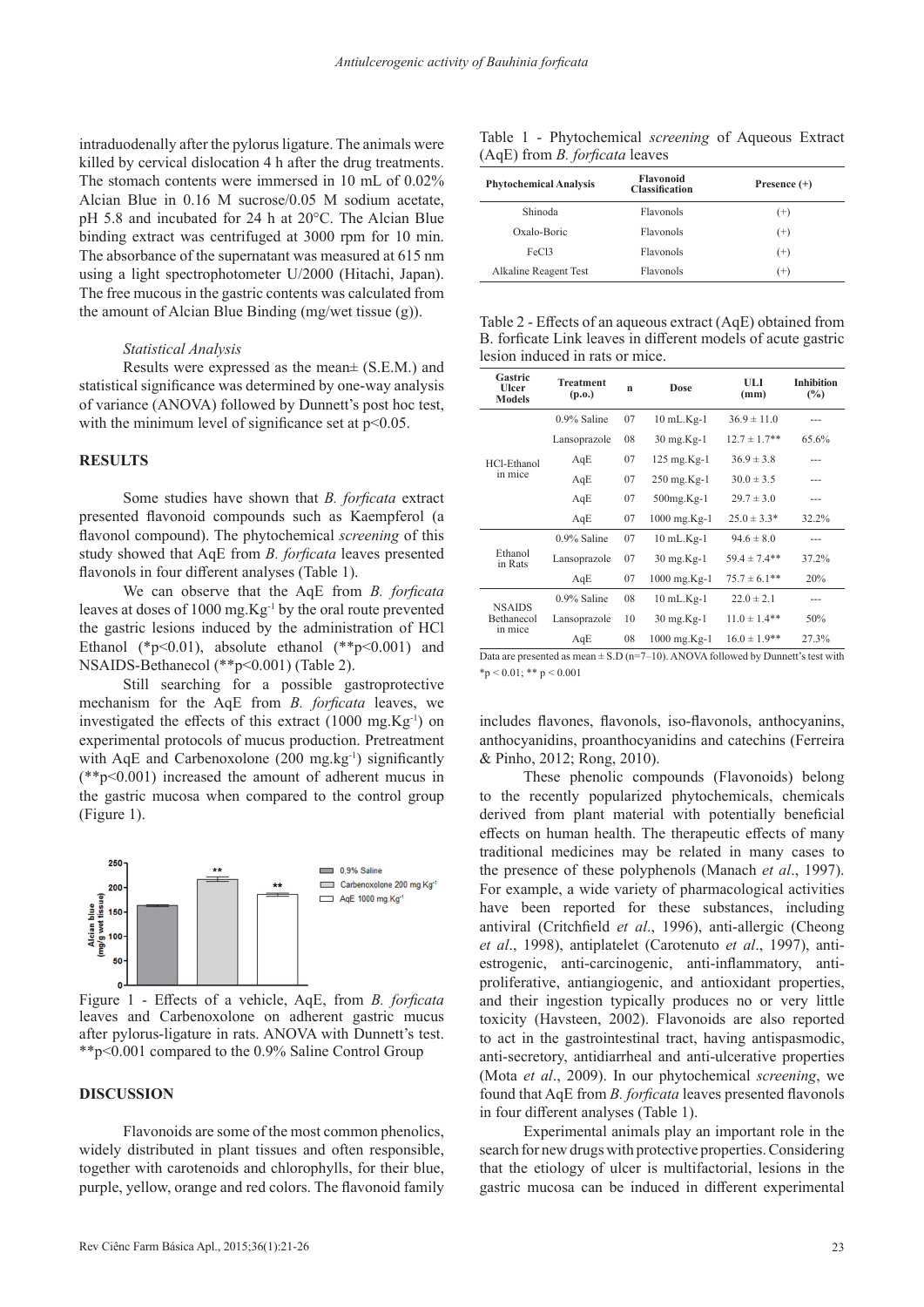models through various mechanisms (Samonina, 2004). Some of the most widely used acute models for the evaluation of anti-ulcerogenic substances in animals are models of gastric lesion induced by HCl-ethanol, absolute ethanol and NSAIDS-bethanecol. In this work, we used these methodologies to evaluate the pharmacological activity of an AqE from *B. forficata* leaves.

Lee *et al*. (2010) related that the administration of HCl-ethanol produces ulcerative lesions and increases lipid peroxidation in the gastric mucosa, which plays a significant part in the pathogenesis of the mucosal lesions. Moreover, HCl-ethanol instillation induces severe epithelial desquamation, deep mucosal necrosis and submucosal edema associated with leucocyte accumulation. Brito Júnior *et al*. (2013) showed that the gastric lesions induced by absolute ethanol occur predominantly in the glandular portion of the stomach, as the result of a direct necrotizing action and, moreover, a lack of defense mechanisms such as secretion of bicarbonate and mucus and increased oxidative stress. The suppression of prostaglandin synthesis by nonsteroidal anti-inflammatory drugs (NSAIDS), such as indomethacin, is known to result in the increased susceptibility to mucosal injury and gastroduodenal ulceration. Indomethacin inhibits both cyclooxygenase<sup>-1</sup> (COX<sup>-1</sup>) and (COX-2) as well as the production of prostaglandins in the stomach and intestines to maintain the mucous lining of the gastrointestinal tract. Indomethacin, therefore, like other non-selective COX inhibitors, can cause peptic ulcers. Cholinomimetic agents (bethanechol) administered in association with NSAIDS have a synergistic effect on the gastric injury induced by increased secretion of acid and pepsin in the stomach (Lee *et al*., 2010).

In our protocols, we observed that the AqE (1000  $mg.Kg^{-1}$ ) by the oral route prevented gastric lesions induced by the administration of HCl Ethanol ( $p<0.01$ ), absolute ethanol (\*\*p<0.001) and NSAIDS-Bethanecol (\*\*p<0.001) (Table 2).

Several works have shown that substances with antioxidant properties, such as flavonoids, may protect against the gastric-damaging effects caused by HCl-ethanol, absolute ethanol and NSAIDS-Bethanecol (Matsumoto *et al*., 2004; Dekanski *et al*., 2009). Hirano *et al*. (1994) demonstrated that a flavone protected the gastric mucosa of rats from injuries induced by ethanol. Moreover, Izzo *et al*. (1994) also obtained positive results in the treatment of gastric ulcer by utilizing flavonols. Most likely, the flavonols present in the AqE from *B. forficata* leaves are responsible for the anti-ulcerogenic activities evident in the experimental protocols demonstrated in this work.

In a review by Mota *et al*. (2009), the mechanisms of action of flavonoids such as flavonols in gastric protection were reported to include increased gastric blood flow and stimulated mucus synthesis in the gastric mucosa  $(*p<0.001)$  (Figure 1). Most probably, the increase in adherent gastric mucus apparent after administration of the AqE from *B. forficata* leaves is possibly associated with the presence of flavonols in this extract. Considering the

lack of the cytoprotective treatments against gastric ulcers, new sources of cytoprotective treatments are vital. Thus, the data shown have an important bearing on new studies about probable cytoprotective treatments for gastric ulcers.

In conclusion, the AqE from *B. forficata* leaves showed preventive anti-ulcerogenic activity in mice in 3 ulcer models. Mucus secretion is involved in the gastroprotection exerted by this species, probably due to the flavonoids (flavonols) present in the plant. These results are important for the development of future cytoprotective treatments for gastric ulcers.

# **ACKNOWLEDGMENTS**

Toma W. acknowledges FAPESP (São Paulo Research Foundation) for the financial support (Grant. no. 2006/59888-7).

# **CONFLICTS OF INTEREST**

The authors of this article declare no conflict of interest regarding the data presented in the study.

# **REFERENCES**

Bonifácio BV, Silva PB, Ramos MAS, Negri KMS, Bauab TM, Chorilli M. Nanotechnology-based drug delivery systems and herbal medicines: a review. Int J Nanomed. 2014;9:1–15.

Brito Júnior FE, Oliveira DR, Bento EB, Leite LHI, Souza DO, Siebra AA, Sampaio RS, Martins AOPB, Ramos AGB, Tintino SR, Lacerda-Neto LJ, Figueiredo PRL, Oliveira LR, Rodrigues CKS, Sales VS, Figueiredo FRSDN, Nascimento EP, Monteiro AB, Amaro EN, Costa JGM, Coutinho HDM, de Menezes IRA, Kerntopf MR.. Antiulcerogenic Activity of the Hydroalcoholic Extract of Leaves of Croton campestris A. St.-Hill in Rodents. Evid Based Complem Altern Med. 2013;Article ID579346,10 p.

Critchfield JW, Butera ST, Folks TM. Inhibition of HIV activation in latently infected cells by flavonoid compounds. AIDS Res Hum Retrovir.1996;12:39-46.

Carotenuto A, Fattorusso E, Lanzotti V, Magno S, De Feo V, Cicala C. The flavonoids of Allium neapolitanum. Phytochemistry. 1997;44:949-57.

Cheong H, Ryu SY, Oak MH, Cheon SH, Yoo GS, Kim KM. Studies of structure activity relationship for the antiallergic actions. Arch Pharmacol Res. 1998;21:478-80.

Costa AC. Farmacognosia. 2 ed. Lisboa: Fundação Calouste Gulbenkian; 1982. v.3

Curtis HG, MacNaughton WK, Gall DG, Wallace JL. Intraluminal pH modulates gastric prostaglandin synthesis. Can J Physiol Pharmacol. 1995;73:130–4.